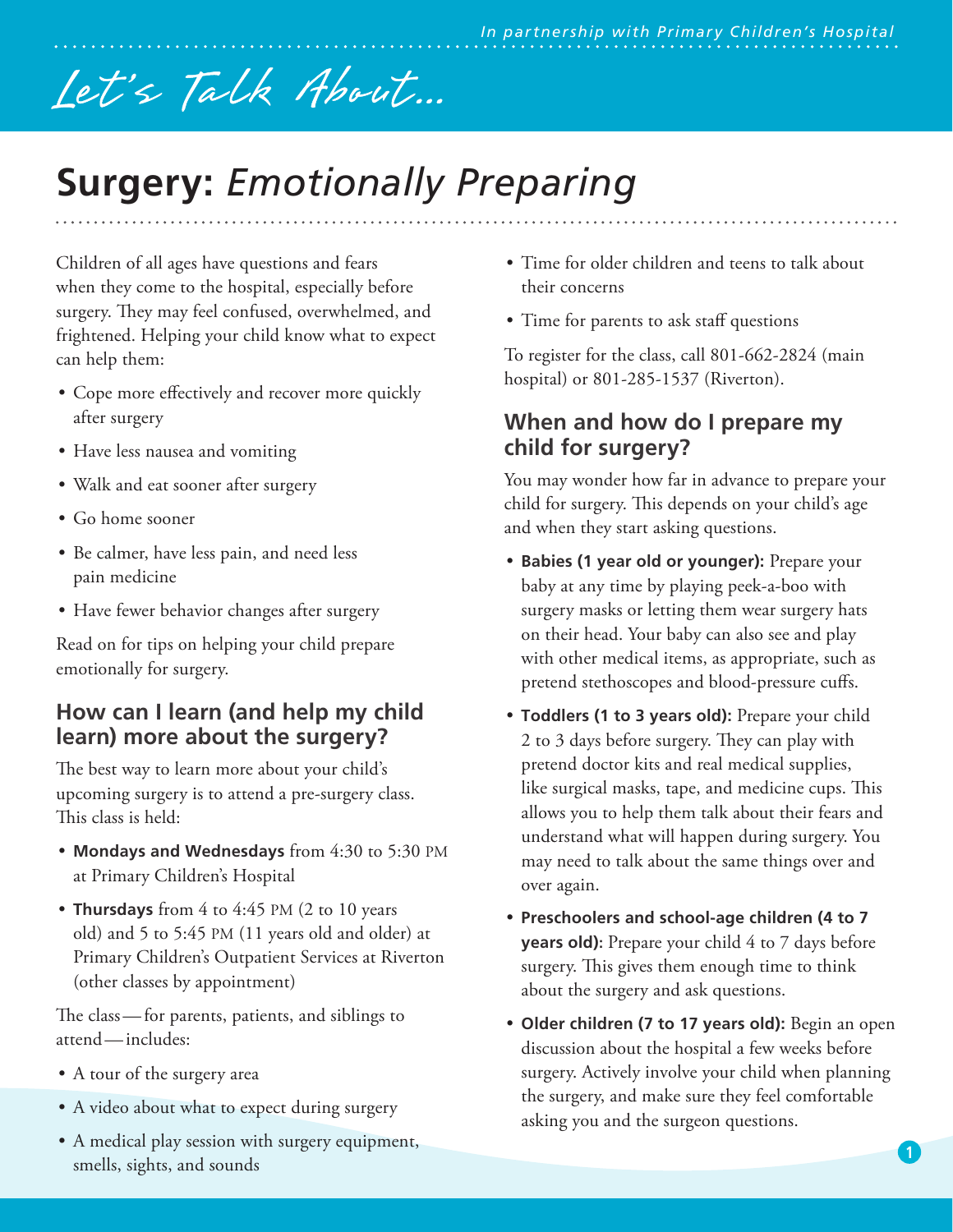#### **What are common fears my child may have about surgery?**

Common worries before surgery include:

- Waking up in the middle of surgery
- Surgeons making mistakes or doing the wrong surgery
- Having a large surgical opening
- Being away from school and friends
- Having part of their body scarred or looking different after surgery
- Needle pokes
- Dying during or after surgery
- Being punished through surgery
- Having caregivers of the opposite gender
- Being physically exposed in any way
- Body image concerns
- Looking or acting differently than their friends

#### **How can I help my child be less worried about surgery?**

To help relieve some of your child's fears:

- Help your child understand the reason for surgery or staying in the hospital.
- Tell your child that tests and surgeries are part of getting well.
- Reassure your child that hospital stays are never a punishment for bad behavior. Tell them they'll never go to the hospital for being bad but only to heal or get better.
- Tell your child you'll be with them before surgery and soon after they wake up after surgery.
- Explain that the anesthesiologist [AN-es-thee-zee-OLLoh-jist] is a doctor who will give your child the right amount of sleeping medicine so they won't wake up during surgery.

### **What do I need to do next?**

- **1**) Make sure your child understands that hospital stays aren't a punishment.
- **2** Answer your child's questions in an ageappropriate way.
- **3**) Explain what happens the day of surgery, from arrival to recovery.
- Reassure your child that the medical team will scan their ID bracelet to make sure they give your child the right medicine and do the right surgery.
- Tell your child that the surgeon will mark the right place for surgery on your child's body.
- Explain that the surgeon makes the smallest openings possible, which are needed for surgery.

Even if your child's worries seem silly to you, let your child discuss them with you if they want to.

#### **How do I answer my child's questions about surgery?**

#### **When talking with a younger child about surgery:**

- Start by asking what they know about the hospital or the surgery.
- Use simple, understandable answers.
- Explain what happens the day of surgery, from when they get to the hospital to when they're recovering from surgery.
- Describe what your child will see, hear, smell, taste, and feel before and after surgery
- Don't tell your child about things they won't directly experience (like what happens while they're asleep in the operating room) unless they specifically ask.
- Consider reading children's books about surgery and hospitals.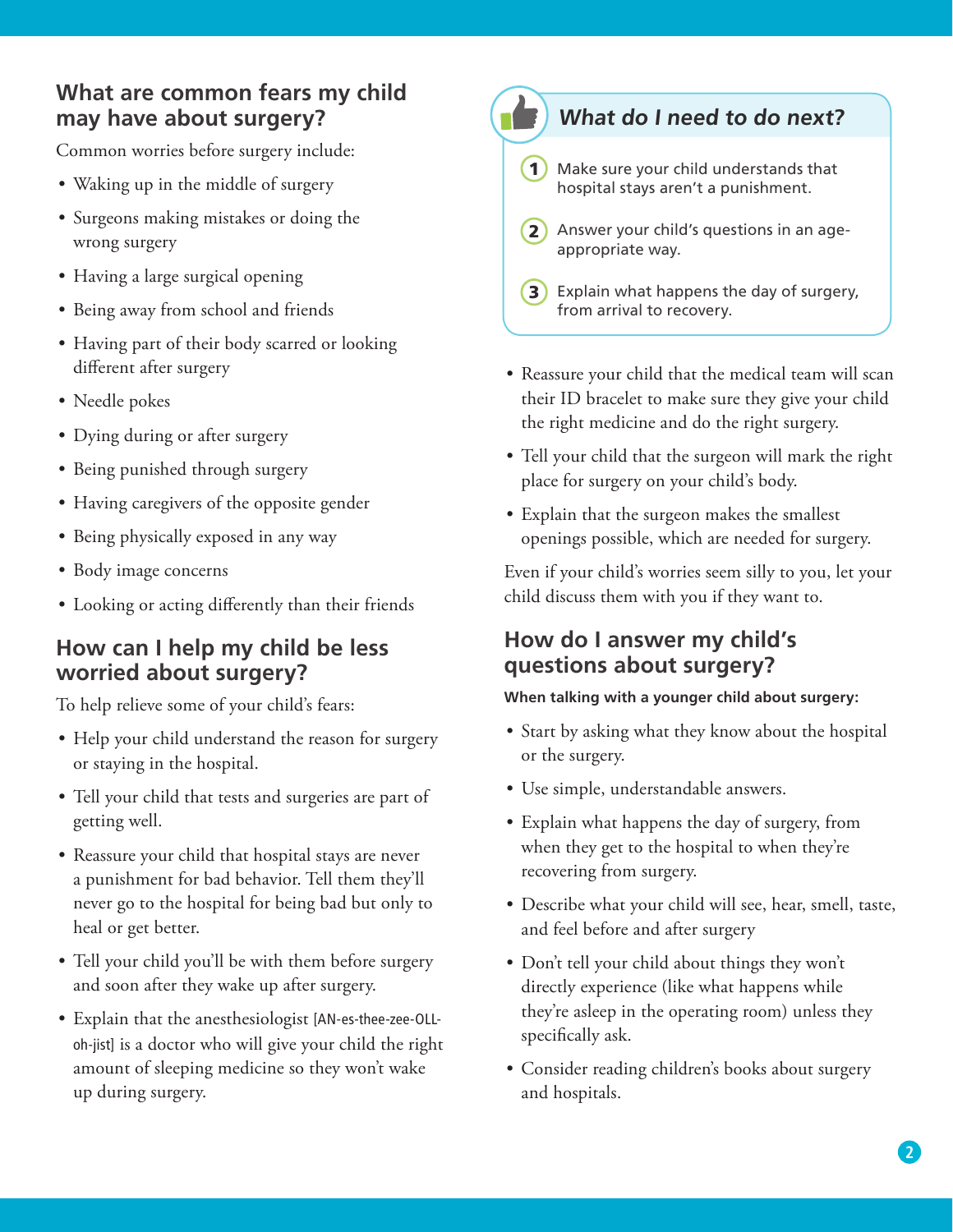#### **What should I tell my teen about their surgery?**

**When talking to your teen about surgery:**

- Help them feel more grown-up and let them have time alone to process the surgery.
- Give them time alone to talk to doctors before surgery and at the hospital. They may feel more comfortable asking questions without you there.
- Support them in their decisions and ask who they'd like to tell about the surgery or have visit (if this is possible).
- Be honest about what will happen so they know they can trust you.
- Let them know it's okay to be afraid or to cry before or after surgery.
- Nو<br>ح

**Questions for my child's doctor** 

- Don't talk to others about their illness or surgery without them there. Your teen needs to feel in control.
- Make sure they know they can have time alone after surgery if they want it.
- Tell your child when you can be at the hospital if they'll be staying for a few days. If you can't return when they expect you, call and tell them why.

Children and teens may ask the same questions again and again. This means they are trying to make sense of their surgery.

Respond to your child each time with simple, honest answers, and try not to get frustrated.

**If you need help talking to your child about surgery, call a child life specialist at 801-662-3740.**